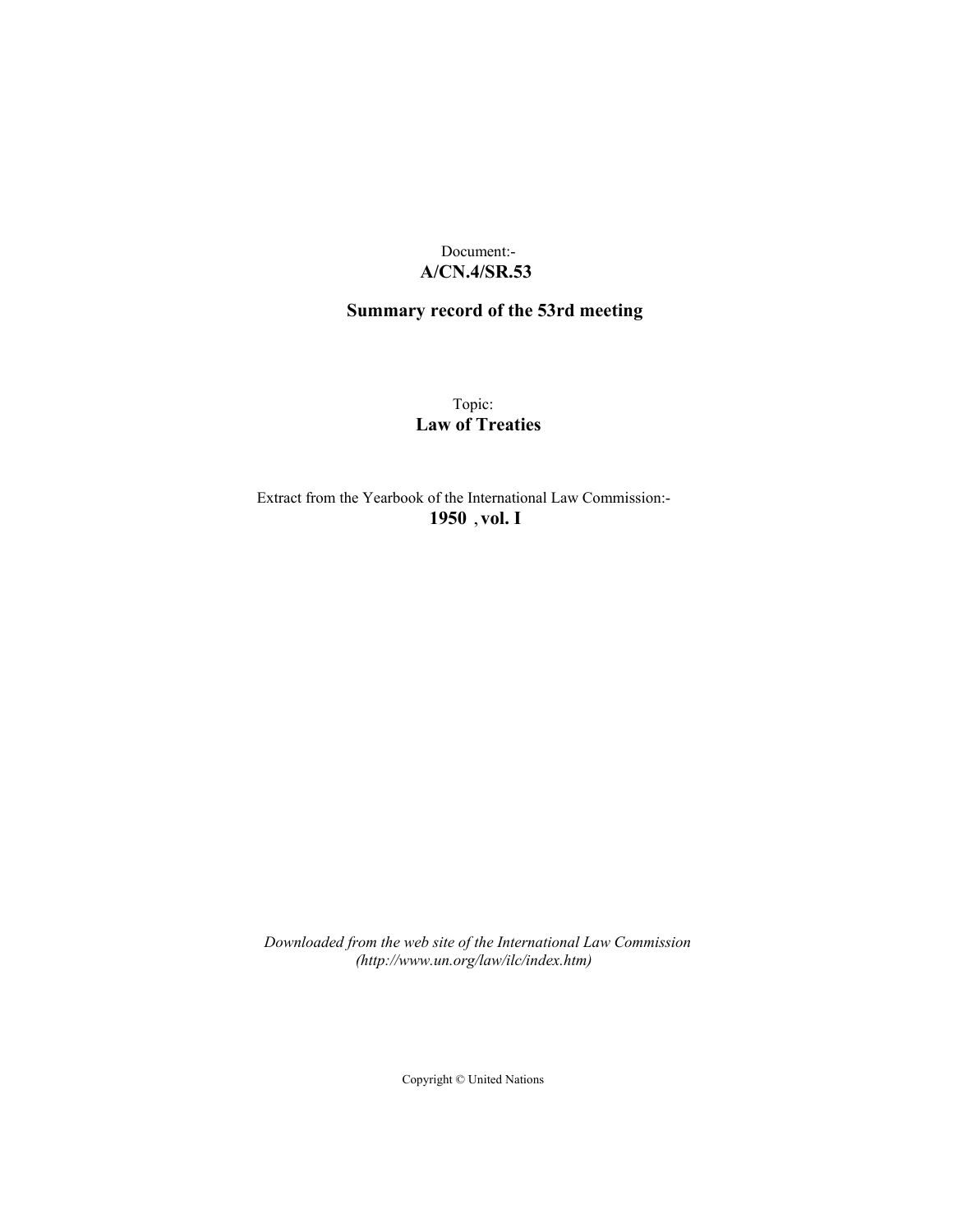raised objections against that consultation, declaring that the cession should have been made by the Crown without reference to Parliament.

*The meeting rose at 1 p.m.*

#### 53rd MEETING

*Friday, 23 June 1950, at 10 a.m.*

| <b>CONTENTS</b>                                       | Page |
|-------------------------------------------------------|------|
| Law of treaties: Report by Mr. Brierly (item 5 of the |      |
| agenda) (A/CN.4/23) (continued)                       |      |
| Article $10 \ldots \ldots \ldots \ldots \ldots$       | 90   |

#### *Chairman:* Mr. Georges SCELLE.

#### *Rapporteur:* Mr. Ricardo J. ALFARO.

#### *Present:*

*Members:* Mr. Gilberto AMADO, Mr. James L. BRIERLY, Mr. Roberto CÓRDOVA, Mr. J. P. A. FRANÇOIS, Mr. Shuhsi Hsu, Mr. Manley O. HUDSON, Mr. Paris el-KHOURY, Mr. A. E. F. SANDSTRÔM, Mr. Jesús María YEPES.

*Secretariat:* Mr. Ivan KERNO (Assistant Secretary-General in charge of the Legal Department); Mr. Yuenli LIANG (Director of the Division for the Development and Codification of International Law, and Secretary to the Commission).

## Law of treaties: Report by Mr. Brierly (item 5 of the agenda) (A/CN.4/3) *(continued)*

1. The CHAIRMAN said he was sure the Commission would not be able to complete its discussion of the draft convention during the present meeting. At the same time, Mr. Kerno, the Assistant Secretary-General, had to be away the following week, and he would like to have Mr. Kerno's opinion on the question of reservations. Mr. Brierly being agreeable, he therefore proposed to take up that technical matter, which might be completed by the end of the meeting.

2. Mr. YEPES said he had made a suggestion on those lines the previous day. He hoped the Commission would resume the discussion of Mr. Brierly's report. On that understanding he supported the Chairman's proposal.

*The Commission decided to examine the question of reservations.*

## ARTICLE 10

3. Mr. BRIERLY said he had nothing to add to the full commentary he had given. He emphasized the importance of the statement that a reservation was " part of the bargain between the parties and therefore required their mutual consent to its effectiveness " (A/CN.4/23, para. 87).

4. Mr. KERNO (Assistant Secretary-General) read

out a series of passages from Mr. Brierly's report which he thought contained the salient points, and on which the Commission might be consulted:

(a) Point I. " A reservation is part of the bargam between the parties and therefore requires their mutual consent to its effectiveness." *(Ibid.,* para. 88)

He felt that in the English text the word "bargain" might be replaced by some other word. It was desirable to know whether the Commission approved the fundamental principle concerned—namely, that a reservation was an integral part of a treaty, and must be accepted before the treaty could be valid.

(b) Point II. " The text of a proposed reservation must be authenticated in formal fashion." *(Ibid.,* para. 92)

The reservation must be presented in a particular form, especially in the negotiation of multilateral treaties.

(c) Point III. " The acceptance of a treaty with a reservation is of no effect unless or until the necessary consents are forthcoming. " *(Ibid.,* para. 93)

(d) Point IV. "The necessary consents may be implied as well as express." *(Ibid.)*

(e) Point V. " If a proposed reservation relates to a projected treaty not yet in force " it is effective only if " consented to by all States and international organizations which have taken part in the negotiation of the projected treaty." *(Ibid.,* para. 96)

(f) Pomt VI. A reservation presented after the entry into force of a treaty must be consented to " by everyone of the then parties to that treaty." *(Ibid.,* article 10 (4), para. 95)

(g) PointVII. "A State or international organization accepting a treaty impliedly consents to every reservation thereto of which that State or organization then has notice." *(Ibid.,* article 10 (5), para. 100)

Those were the points on which he thought the sense of the Commission might be taken.

#### *Point I*

*5.* Mr. HUDSON referred to article 13 of the Harvard Draft *(Ibid.,* Appendix A), showing that a reservation consisted in making willingness to treat subject to a condition. He did not know what was to be understood by " parties " in point I. If it meant that a reservation must be accepted by certain States, he agreed. There was no point in saying that " the text of a proposed reservation must be authenticated in formal fashion ". What did the word " authenticated " mean ? It would be better to say " stated in a formal manner "; but he was not sure how far formality should be taken. A text formulated in writing was sufficient.

6. Mr. BRIERLY thought it was difficult to conceive of any other method.

7. Mr. KERNO (Assistant Secretary-General) said that on the subject of South-West Africa, the delegation of the Union of South Africa had given the San Francisco Conference its views in a document which was sometimes referred to as a " reservation ". Yet when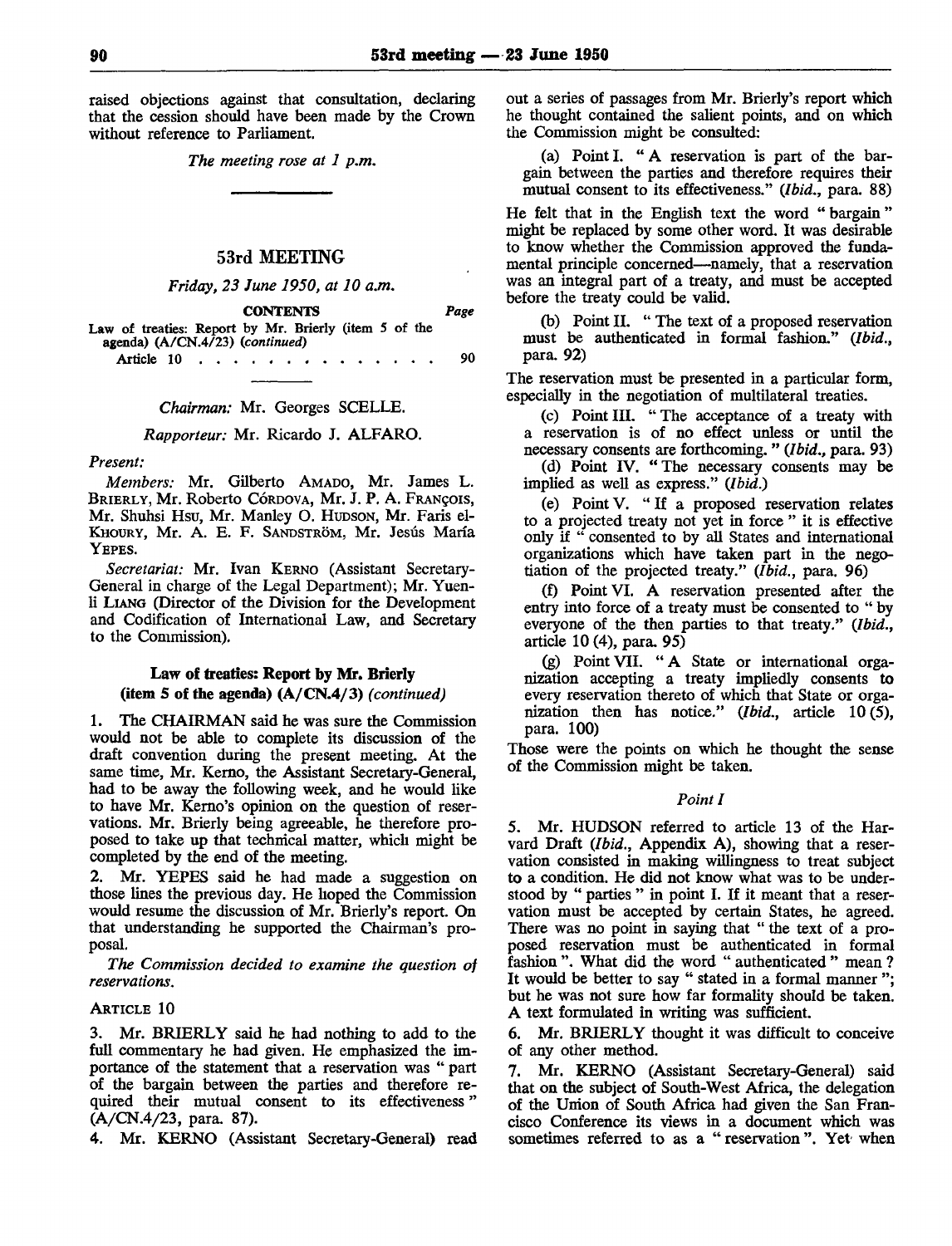that case <sup>1</sup> had come up recently before the International Court of Justice, no one—not even the South African delegation—had regarded the document as a reservation proper. Actually, a reservation had not been presented either when the United Nations Charter was signed or when it was ratified. The fact that a reservation must be made in a certain form was therefore important.

8. Mr. HUDSON considered that if the Union of South Africa had signed the Charter without reservation, the reservation made during the preparatory negotiations had become null and void. It was not the form of the reservation that was at issue, but the fact that it had not been presented at the proper time. A reservation must be presented at a definite time—namely, the time of signature or ratification. If it had been made at the time of signature, mention of it could be omitted on ratification. The depository of the treaty should not accept a ratification with a reservation unless the States concerned had accepted the reservation.

9. Mr. BRIERLY thought Mr. Hudson and he were agreed on the principle, and differed only as to the way of drafting it.

10. The CHAIRMAN said that the word " bargain " mentioned in the English version was of no importance. It was not a part of a projected text, and it could be replaced by the word " agreement ". The Rapporteur had no objection. Mr. Hudson, he continued, had made a remark concerning the sense of the word " parties ".

11. Mr. KERNO (Assistant Secretary-General) thought the Commission was discussing general concepts. It was difficult to reach agreement on the sense of the word " parties ". The problem was like that of the chicken and the egg. Which came first, the treaty or the parties ? The word " parties " was not used in that context in a technical sense. There were no contracting parties until a treaty was in force. Everyone seemed agreed that general consent was necessary.

12. The CHAIRMAN said that the parties were the States which were or would be bound by the treaty. The idea formulated in point I left no room for doubt, and all were agreed on it. The precise wording might be left to the Rapporteur-General.

13. Mr. FRANÇOIS thought it advisable to bring out expressly the fact that a reservation was always reciprocal, in that a State which had not made the reservation could invoke it against the State which had made it.

14. The CHAIRMAN found Mr. François' remark very much to the point. A State which had made a reservation might be confronted with the reservation by any other party.

15. Mr. KERNO (Assistant Secretary-General) mentioned the reservation made by the Soviet Union in connexion with article IX of the Convention on Genocide, giving the International Court of Justice competence to settle disputes between the contracting parties. In the event of that reservation being accepted, it was essential to know whether another State could invoke

the same reservation for its own ends against the Soviet Union. The idea of reciprocity was not included among the points he had listed; obviously, it was an omission. 16. Mr. HUDSON gave another example, the reservation made by the United States of America when signing the Statute of the International Court of Justice. That reservation barred disputes with regard to matters essentially within the domestic jurisdiction of the United States of America, as determined by the United States. A State which had not made a declaration of that kind might take advantage of it to thwart the United States.

17. The CHAIRMAN thought that, as Mr. Brierly was agreeable, that second point might be introduced following point I. He asked the Rapporteur-General to mention in his report that " any State party to a treaty may invoke against another State a reservation made by the latter."

#### *Point II*

18. The CHAIRMAN explained that if the text of a treaty was authentic, the text of the reservation must also be authentic.

19. Mr. BRIERLY agreed that a reservation must be presented formally, but it might be announced informally during negotiations; though that would not suffice to make it a formal reservation.

20. Mr. HUDSON suggested stating that a reservation could be made either at the time of signature or on ratification. Its substance must be known.

21. Mr. BRIERLY concurred.

22. Mr. KERNO (Assistant Secretary-General) thought that statements made during negotiations must be ruled out. Where it was possible to sign in the presence of the depository of the text within a period of, say, one year, it might seem desirable to ask States to make any reservations in a given form. Generally speaking, a reservation was recorded alongside the signature, or was inserted in the instrument of ratification, or in a separate protocol. The essential point was to stress the necessity of a specific form.

23. The CHAIRMAN saw no contradiction between what Mr. Hudson had said and point II. It might perhaps be added to point II that a reservation could be made at the time of signature, ratification or accession. It was pointless to speak of reservations made during negotiations, since there was no reservation until it was accepted. He suggested the addition of a further point to read: " The text of a reservation must be presented formally. The reservation may be made at the time of signature, ratification, or accession."

24. Mr. CÓRDOVA questioned whether it was really necessary to add that point.

25. The CHAIRMAN thought it would be useful, since the same procedure would not necessarily be followed on each of those occasions. At the time of signature, most negotiators were present, and it was easy to find out whether they accepted the reservation. But it was more difficult at the time of ratification. It was unsatisfactory that reservations should be made at the time of accession. Such action might lead to the emer-

<sup>1</sup> Advisory Opinion on the International Status of South West Africa.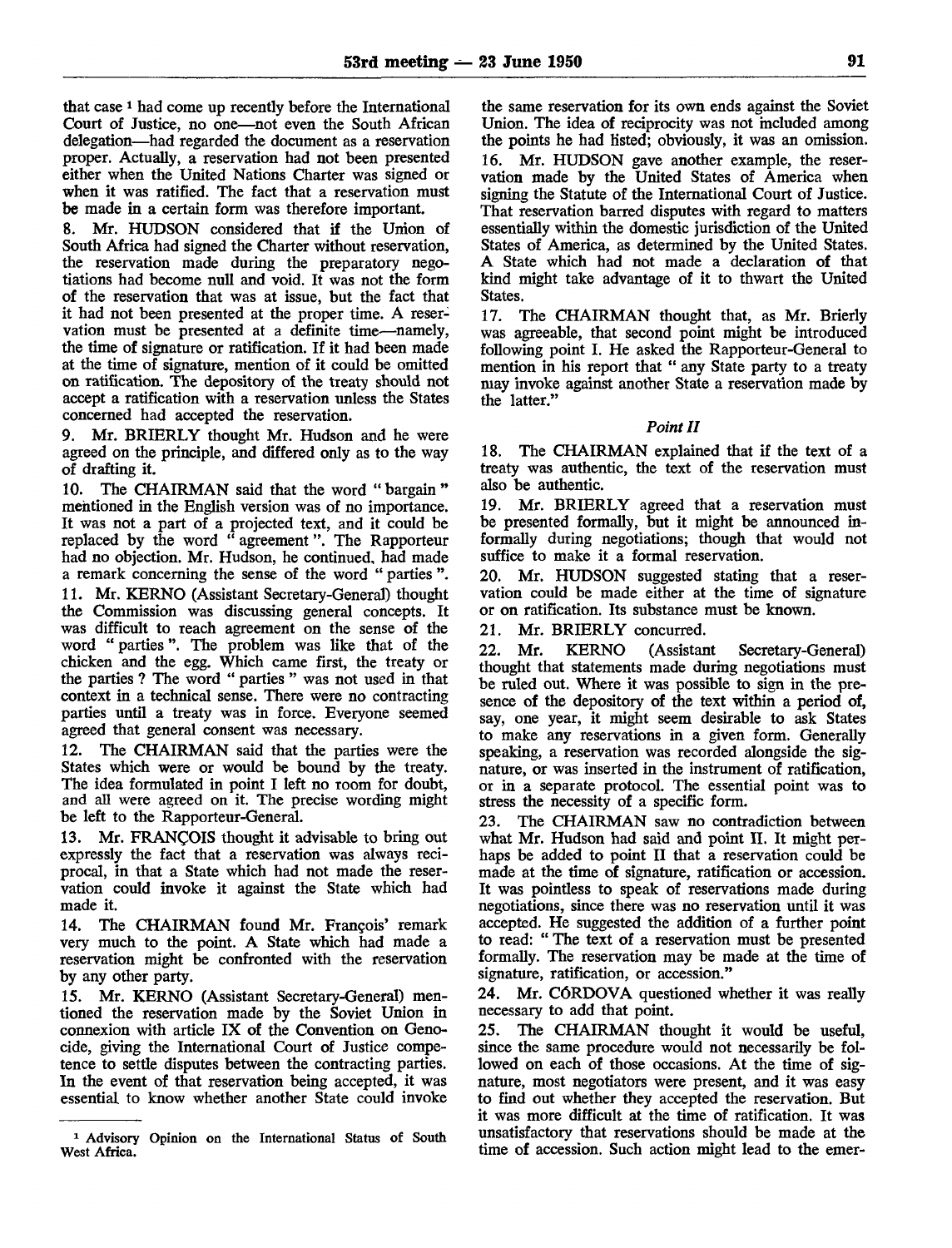gence of twenty treaties instead of one. Fillet described treaties with reservations as imperfect treaties. That was an exaggeration, since reservations were inevitable; but it must be admitted that very often reservations were the ruination of treaties. The important point was to find out whether the other States would accept such a procedure.

26. Mr. ALFARO thought a general principle was involved, and that it would be enough to state that reservations must be made by means of a communication formally presented.

27. Mr. LIANG (Secretary to the Commission) observed that the question under discussion had been raised in 1948 in the Sixth Committee, when the Convention on Genocide<sup>2</sup> was being discussed. Some delegations had wished to make reservations, and the Rapporteur, Mr. Spiropoulos, had said that reservations made at the time of voting would be inserted in the records of the discussions of the Committee, but would have no legal force, and that reservations could be made when the Convention was signed. The Chairman of the Committee, Mr. Alfaro, had maintained that the fact that representatives had made reservations merely indicated their anxiety to leave their governments free to make reservations at the time of signature or ratification.

27a. He wondered whether the case just quoted—the reservation made by the Union of South Africa—came under point II. That reservation was not receivable because the Charter made no provision for reservations; it had therefore not been rejected because it had not been presented formally.

28. Mr. HUDSON pointed out that it frequently happened that representatives of States made reservations during negotiations, and at the time of signature declared that they confirmed the reservation made on such and such a date. If such reservations were not confirmed, it was an admission that declarations made during negotiations did not rank as reservations. The fact that they were confirmed at the time of signature made them formal reservations. The Charter made no mention of reservations; hence, it was possible to become a Member of the United Nations and yet make reservations regarding certain provisions of the Charter, provided those reservations were accepted by other Members.

29. Mr. LIANG (Secretary to the Commission) thought a State which made a reservation at San Francisco would not have been able to sign the Charter. He quoted the precedent of China at the Versailles Conference in 1919. China had wished to make a reservation which was not accepted, and had had the choice of signing without reservation or not signing at all. China had therefore not signed the Peace Treaty with Germany.

30. The CHAIRMAN said that in the case of a treaty of a constitutional nature, the question was a special one. A State could not become a Member of the United Nations with reservations. He mentioned the case of Switzerland and the League of Nations. A special decision of the League of Nations Council had been necessary to admit Switzerland while allowing her to keep her neutrality. Articles 24 and 25 of the United Nations Charter were incompatible with a signature involving a reservation as to the neutrality of the signatory State. But that was not the type of case under consideration by the Commission, which was concerned at the moment with ordinary treaties. Mr. Hudson held that a reservation not accepted by the other signatories of a treaty was not valid if invoked against them.

31. Mr. KERNO (Assistant Secretary-General) felt there was no difference of opinion on point II. The word " authenticated " was not absolutely essential. Mr. Alfaro had suggested " presented in a formal manner ". It might also be added that a reservation could only be presented at the time of signature, ratification, or accession.

32. Mr. el-KHOURY had no objection regarding the principle under discussion. It was the principle that was at issue, not the drafting. " Authenticated " was out of place.

33. Mr. ALFARO presumed that the Commission had decided to adopt Mr. Hudson's proposal to add the words " a reservation may be made at the time of signature, ratification, or accession ".

34. The CHAIRMAN confirmed that that was the position. Point II was therefore adopted with the addition suggested by Mr. Hudson.

# *Point III*

35. The CHAIRMAN read out point III.

36. Mr. BRIERLY thought that point merely repeated the principle enunciated in point I, but from the standpoint of a State wishing to make a reservation. If the reservation was not accepted, its ratification too was invalid.

37. Mr. YEPES did not think the word " acceptance " was admissible; he would prefer to say " ratification ".

38. Mr. BRIERLY argued that a general term was called for. He had not used the word " acceptance " in its technical sense, but had merely intended to use a general word applicable to all contingencies.

39. Mr. YEPES withdrew his objection to the word " acceptance " in view of Mr. Brierly's explanation.

40. The CHAIRMAN observed that the general sense of point III was acceptable to the Commission.

# *Point IV*

41. Mr. HUDSON said he had some misgivings. Suppose there were twenty States concerned in a convention, and the Secretary-General, as the depository, received a ratification with a reservation on which he consulted the other States, which might raise objections. If they did not raise any objection, he wondered how far it could be said that their consent was implied.

42. Mr. BRIERLY pointed out that he had not quoted any particular case, but had merely stated that there

<sup>\*</sup> See Yuen-li Liang, " Notes on Legal Questions concerning the United Nations ", *American Journal of International Law,* Vol. 44 (1950), pp. 100-101; p. 120.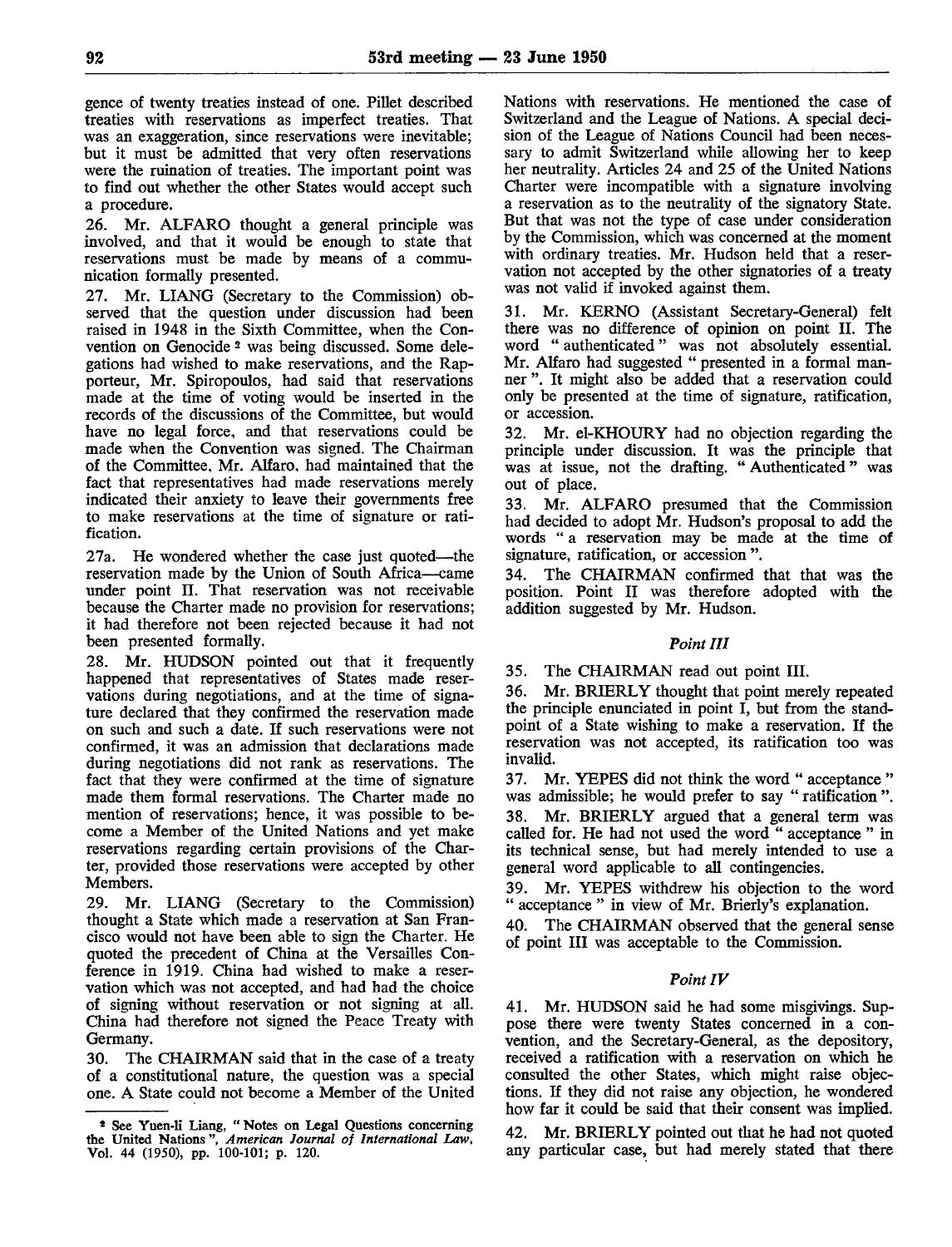might be instances of implied consent. He had quoted a case under point VII.

43. Mr. HUDSON said he had made a marginal note against that text to the effect that it implied the duty to take cognizance of reservations and to discover their existence. The implication was rather alarming.

44. Mr. BRIERLY asked Mr. Hudson whether he agreed that in certain cases consent could be implied.

45. Mr. HUDSON said he did not know what was the practice in that matter. Cases must crop up frequently. He wondered whether it could be said that a State had given consent where it had been notified of a reservation made by another and had not replied to the notification. He thought it was doubtful too where such a State ratified a treaty after notification of reservation.

46. Mr. KERNO (Assistant Secretary-General) recalled that the Soviet Union and Czechoslovakia had signed the Convention on Genocide with reservations. The Secretary-General, who was the depository of the Convention, had communicated the reservations concerned to the Members of the United Nations and to non-member States, which could become parties under a General Assembly resolution. The communication had been made in a circular letter. But he had sent a separate letter to the four or five States which had already ratified the Convention, informing them that, in his capacity as depository of the Convention, he would like to be informed as to their attitude to those reservations, and stating that failing any indication to the contrary he would assume they accepted them.

47. The CHAIRMAN thought that was a very wise course.

48. Mr. BRIERLY regarded the case as one of implied consent.

49. Mr. FRANÇOIS recalled that in the days of the League of Nations it was the practice to fix a time-limit for a reply, and to consider that the absence of a reply implied consent.

50. The CHAIRMAN thought the Commission might suggest that procedure, not only to the United Nations, but to States which were depositories of treaties.

51. Mr. BRIERLY felt that otherwise the Commission would reach an impasse.

52. Mr. FRANÇOIS added that in practice it was out of the question to hope for a reply from all States.

53. The CHAIRMAN thought that at any rate if States were warned that their silence would be regarded as acceptance, silence would amount to acceptance.

54. Mr. CÓRDOVA thought the Chairman's suggestion most helpful; but it must be remembered that the draft convention did not concern the powers of the depository. What the Commission was called on to formulate were his obligations. If a State invoked the principle of reciprocity, that very fact might be interpreted as acceptance of a reservation.

55. Mr. KERNO (Assistant Secretary-General) pointed out that it frequently happened that signatures were not all given at the same time. The Convention on Genocide had been open for signature until 31 December 1949. At the time when the Soviet Union made

its reservation, five of the parties to the Convention had finally committed themselves, and they would therefore necessarily be among the first twenty ratifying or acceding States required before the Convention could come into force.

56. Mr. HUDSON took the instance of a text signed without reservation and later ratified with a reservation. Would that ratification count among the first twenty ratifications or not ? Under the terms of point III, that ratification could still be nullified.

57. Mr. KERNO (Assistant Secretary-General) suggested that complicated problem be left aside, and only the question of implied consent discussed.

58. Mr. HUDSON pointed out that the question he had raised was evidence of the vital importance of the particular time when reservations were made. In the Harvard Draft, three occasions were referred to (A/CN.4/23, Appendix A)—reservations at time of signature (article 14); reservations at time of ratification (article 15); and reservations at time of accession (article 16). He was of the opinion that if implied consent were admitted, the cases must at any rate be specified. If a long period, say several years, had gone by without any objections being raised, it could be argued that there was implied consent.

59. Mr. CÓRDOVA pointed out a contradiction between point III and point IV. Under point III, if a State made a reservation, it meant waiting until the other States had given their consent. He asked when it could be said that there was implied consent. Point III must be followed; there could be no implied consent to a reservation.

60. Mr. BRIERLY said he had merely stated that there were cases in which consent was implied.

61. Mr. HUDSON said the important point was that all the interested States must have full opportunity of making their objections to the reservation. If they had made no objections, it could be taken that they had given their consent. He would be happy if he could state that consent must be express, but he knew that was impossible. From the administrative standpoint, it was impossible to go as far as that. Not all governments answered communications sent to them. Where all the interested States had had ample opportunity of making their objections and had not done so, it could be maintained that there was tacit consent. He hoped the text would express that idea.

62. Mr. CÓRDOVA thought it was impossible to state precisely at what point full opportunity had been given.

63. Mr. AMADO said it must not be forgotten that reservations were a kind of fresh negotiation. They were an invitation to other States to accept them, and they were without effect if the other States did not do so. There were four possible hypotheses: a treaty was signed by all parties on the same date; it was open for signature until a given date; it was open for signature indefinitely; or certain States had made reservations at the time of signature and had then ratified the treaty. Any reservation implied a reopening of negotiations. Hence the other States must give their consent.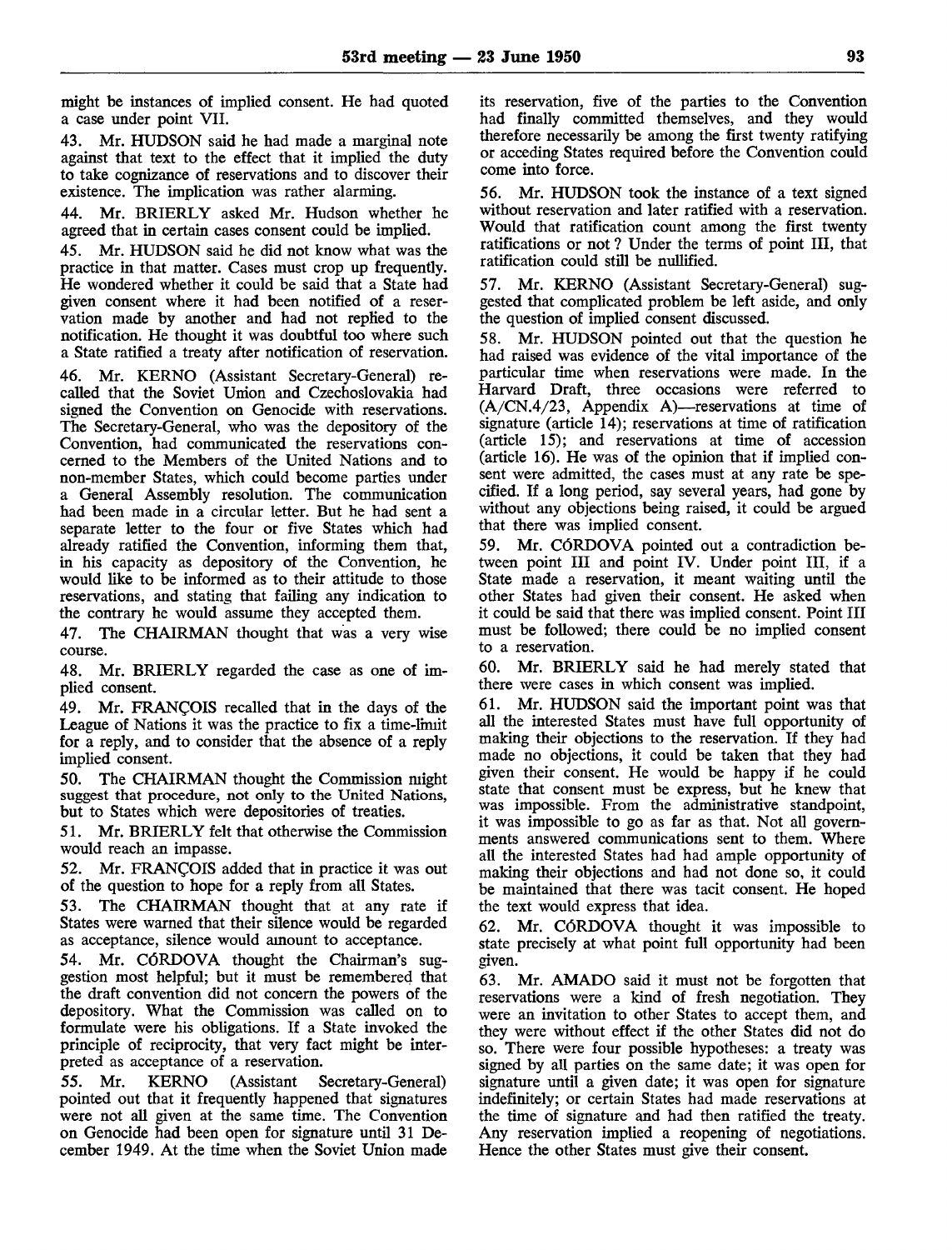64. The CHAIRMAN also felt that such consent was necessary in every case, though it could be implied.

65. Mr. AMADO could not conceive how it was possible to conclude that a reservation had been accepted by the other States. That was the problem.

66. The CHAIRMAN thought it was possible to tell, if the depository of the text put the question to each State. He could do so by intimating that if the States did not reply, their silence would be regarded as giving consent.

67. Mr. el-KHOURY did not agree that silence could be regarded as giving consent. When a depository forwarded a reservation to the Foreign Minister of a contracting State, the latter might not always be in a position to reply immediately; a year might pass. Thus silence could not be regarded as constituting tacit acceptance. The reservation was part of the treaty, and must be accepted like the treaty. Silence must be regarded as a refusal to accept the reservation.

68. Mr. HUDSON observed that the Commission had in mind a multilateral instrument. The problem did not arise where a treaty was bilateral. In the latter case, there must be an exchange of ratifications, and that would not occur if one of the parties did not accept the reservation made by the other. In regard to multilateral conventions, the position was that the absence of objection after reservations had been communicated would be regarded as implying consent.

69. Mr. CÓRDOVA took the instance of his government receiving a notification from the Secretary-General that some State had made a reservation to a particular convention. The Secretary-General might intimate that in the absence of a reply within six months he would assume that the reservation was accepted. The government would acknowledge receipt of the communication, stating that it must submit the reservation to the senate, which would not be meeting before such and such a date. It was thus impossible to fix a time limit after which absence of objection could be considered as acceptance.

70. Mr. AMADO referred to article 6 of the Havana Convention (A/CN.4/23, Appendix B). He thought that " action implying... acceptance " constituted a semi-explicit acceptance.

71. The CHAIRMAN said that acceptance could be explicit, tacit or semi-explicit.

72. Mr. ALFARO thought the Commission was considering a problem distinct from the general principle that acceptance of reservations could be implied. The hypothesis in question often arose in the case of bilateral treaties—e.g., in treaties fixing frontiers. At the time of ratification, one of the States might declare that it assumed that the line would be drawn in such and such a fashion; the other State would receive that reservation without objection; and the frontier line would be fixed on the ground. If, therefore, the frontier line was fixed as indicated by the first State, that would constitute implicit acceptance.

72 a. To cite another example, suppose State B had undertaken to pay compensation to State A in the currency of the latter, then later declared that it would pay

in some other currency, and State A accepted the payment. There were many instances in which a reservation was accepted implicitly. With regard to multilateral treaties, the rules governing such implicit acceptance must be drafted most carefully. He was prepared to admit that the acceptance of reservations could be either explicit or implicit.

73. Mr. CÓRDOVA did not think that mere silence could be interpreted as acceptance, though he was quite prepared to admit that acceptance could be assumed from certain actions.

74. Mr. el-KHOURY pointed out that oral acceptance arising out of actions were both known to common law; and both were regarded as express acceptance.

75. Mr. KERNO (Assistant Secretary-General) said that great caution must be exercised before a text concerning acceptance with reservation was formulated. In practice it would be impossible to avoid certain difficulties. He gave some details of the case of the Convention on Genocide which he had quoted previously. When the Soviet Union Foreign Minister had signed that Convention on behalf of his Government on 16 December 1949, he had made a reservation in respect of articles IX and XII. The Secretary-General had notified the governments which had ratified the Convention, adding that he would assume that the governments in question accepted those reservations unless they communicated their objections before the date on which the first twenty instruments of ratification or accession required for the entry into force of the Convention had been deposited.

75 a. The States thus had an opportunity to express their views. The Secretary-General had not fixed any time-limit within which those views must be expressed, apart from the date laid down by the Convention itself for its entry into force. Silence on the part of the governments could therefore not be regarded *ipso facto* as implying acceptance or otherwise of the reservation made by the Soviet Union until such time as the Convention came into force. The case showed that the general principle which the Commission was called on to formulate could in the last resort be drafted as it was now drafted under point IV.

Mr. el-KHOURY thought the text as at present worded might give rise to great difficulties. He gave the analogy of an invitation sent to a number of people, and marked R.S.V.P. If the guests did not reply, it might be assumed that they would come, though it was quite possible that they would not. The case of tacit acceptance of a reservation to a treaty was decidedly of greater import than the example cited, and might have very grave legal consequences. Hence, he would prefer to see point IV drafted more precisely.

77. Mr. BRIERLY thought that if it were declared that the acceptance of a reservation must invariably be express, other difficulties might arise—e.g., it would scarcely ever be possible to verify the exact position in regard to a treaty.

78. The CHAIRMAN suggested that it might be possible to agree that the fact of not replying to a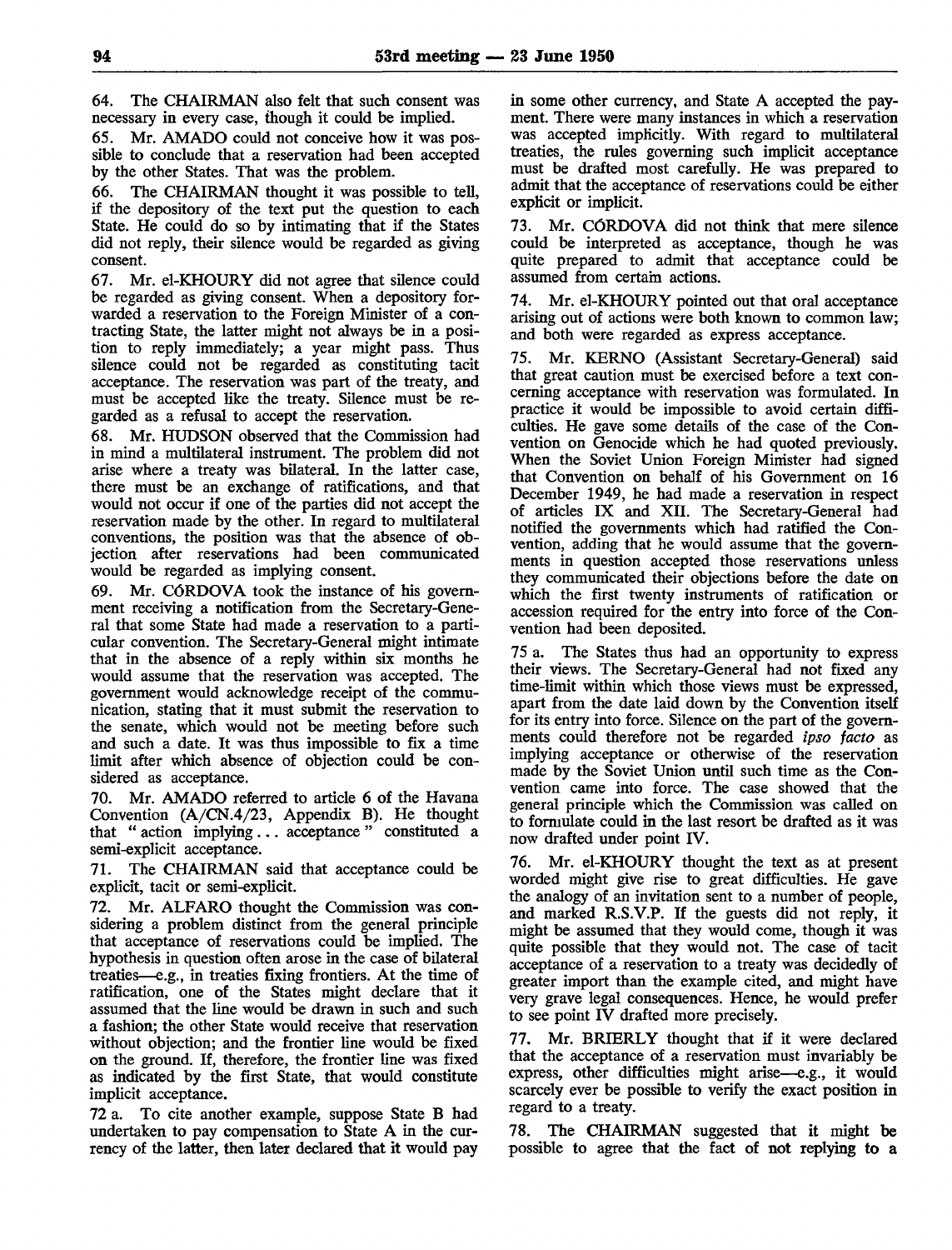notification or reservation could be regarded as nonacceptance.

79. Mr. CÓRDOVA supported that suggestion. Acceptance should be specified quite clearly by means of an explicit reply or action proving that the reservation was accepted.

80. Mr. FRANÇOIS thought that rule could not apply, for example, to an international organization with some sixty members.

81. Mr. KERNO (Assistant Secretary-General) suggested that an explanation be added to the commentary on point IV, drafted on the lines of point VII.

82. Mr. el-KHOURY pointed out to Mr. Kerno that under the law in his country, tacit acceptance had no value unless accompanied by an action of by acquiescence in the action of a third party. If someone sold an article belonging to another person who was unaware of the sale, silence on the part of the owner did not imply agreement to the sale. But if the owner knew that the article was being sold by another person and made no demur, the sale was regarded as valid and did not constitute a violation of the right of ownership.

83. Mr. BRIERLY said that the discussion on point IV had produced a most valuable exchange of views. But he thought it preferable to bring it to a close and to examine points V, VI and VII. The Commission could then return to point IV and examine it in the light of the opinions on the other points.

*It was so decided.*

84. The CHAIRMAN thought that, although the discussion had not produced any conclusions or a definite rule, it had nevertheless been most useful and important. 85. The CHAIRMAN asked the Commission to pass on to points VI and VII, and requested the Rapporteur, Mr. Brierly, to give some explanation on point VI.

# *Point VI<sup>3</sup>*

86. Mr. BRIERLY thought there was nothing he could add.

87. Mr. HUDSON wondered what was the position of " potential " parties to a treaty. Should such potential parties be at liberty to make objections as to reservations made by other States ? It might be argued that they were not free to raise objections against reservations until such time as they ratified the treaty. But there were States which might prefer to wait until a treaty had come into force before ratifying it themselves. Could they, when ratifying after the treaty's entry into force, still raise an objection against reservations, and could they themselves still make reservations ?

88. Mr. FRANÇOIS supported Mr. Hudson. He took the example of a treaty which had been signed by thirty States and had come into force after ratification by five States, while some of the other signatory States were preparing to ratify it. The sixth State might make a reservation at the time of depositing its instrument of ratification. Need only the five States which had previously ratified be consulted in connexion with that reservation? That would hardly be fair. The 1937 Convention for The Prevention and Punishment of Terrorism laid down a waiting period of three years after signature, during which time all signatory States should be consulted as to reservations made by other States. Possibly that period was too long, but the idea underlying it was a sound one and might be embodied in point VI.

89. Mr. BRIERLY admitted the pertinence of Mr. François' proposal.

90. Mr. KERNO (Assistant Secretary-General) agreed that point VI as at present drafted did, of course, involve certain penalties for laggards. But any other procedure ran the risk of being extremely long and complicated.

91. The CHAIRMAN said that if it was laid down in a treaty that it would come into force once a certain number of ratifications were forthcoming, its entry into force was automatic the moment the number was reached. From that time on. it might be argued that the other signatory States did not count, even though they might still ratify subsequently. One thing was certain—that there was no treaty so long as the treaty had not come into force. Another thing was certain to his mind—namely, that the negotiations for a treaty did not end at the time of signature, but at the time of its entry into force. Entry into force turned a draft treaty into a treaty proper. Hence, reservations were admissible up to the time of entry into force of the treaty. It would be a good thing for the Commission to adopt the wording of point VI as it stood.

92. Mr. AMADO pointed out that signatories of a treaty who had not ratified it were not parties to the treaty. They became parties only if they ratified. He too thought the Commission could approve point VI.

93. Mr. BRIERLY thought that opinions differed on that point. However it was worded, there would always be drawbacks; but he still thought the present wording the most acceptable.

94. Mr. el-KHOURY thought that certain difficulties could be eliminated where it was laid down that a treaty came into force onlv within a certain period after the necessary number of ratifications had been forthcoming.

95. Mr. KERNO (Assistant Secretary-General) felt that in such cases other precautions would be called for. He reiterated the point raised by Mr. Amado, that States which had ratified a treaty were parties to it the moment it came into force, whereas the signatories were not.

96. Mr. FRANÇOIS thought that if a State made a reservation which had not yet been accepted by the other States, it must consult all the other States parties to the treaty to find out whether they accepted or rejected the reservation. It would be unfair not to consult the States which had signed the treaty in all sincerity, but had not yet completed the procedure for ratification.

<sup>3</sup> For the discussion on point V, see below, paras. 138 and ft.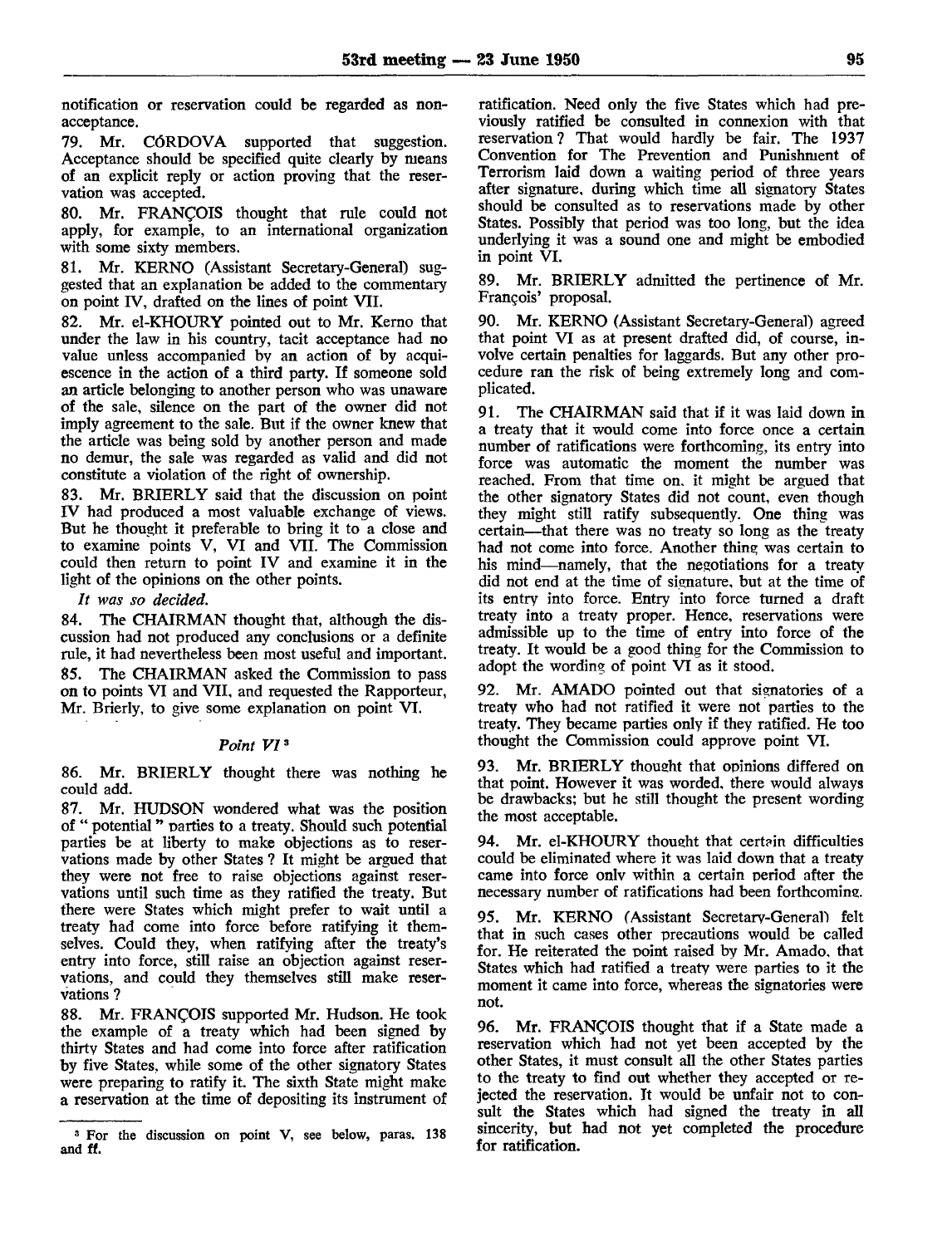97. Mr. HUDSON pointed out that article 15 (c) of the Harvard Draft (A/CN.4/23, Appendix A) covered the case of a treaty open for signature without a time limit. He could not see how point VI as at present worded could be applied in such cases.

98. Mr. AMADO regarded article 15 (c) of the Harvard Draft as unduly narrow in stating that a State could make a reservation when ratifying, only with the consent of all the other signatories, or of the States acceding to the treaty after it had been brought into force. It would thus mean waiting for the consent of all the States before the reservation became operative as between the State which made the reservation and the other States which had become or might become parties to the treaty. That seemed to him to be going too far.

99. The CHAIRMAN did not agree with the terms of that article of the Harvard Draft.

100. Mr. HUDSON said he could not accept the thesis that the signatories of a treaty should be debarred from consultation on reservations. Such a bar could only apply where they declared expressly that they did not intend to ratify. If the Commission accepted tacit consent with certain precautions laid down, there would be nothing against consultation of all the States concerned.

101. The CHAIRMAN noted that Mr. Hudson recognized that signature gave the signatories certain rights. He too agreed that such was the case, since the negotiation of a treaty was not concluded by the fact of signature.

102. Mr. KERNO (Assistant Secretary-General) said that a multilateral treaty could come into force before all the signatories had ratified. He could quite see that the rule laid down in point VI was not ideal, but any other formula would probably be still less so.

103. Mr. HUDSON and Mr. CÓRDOVA were afraid that if the Commission tried to formulate too strict a rule, the result would be that certain States would decline to ratify or accede. The secretariat of the League of Nations had studied ways and means of mustering a large number of accessions to treaties. The formula adopted by the Commission should be based on that same consideration, and should be calculated to bring in the largest possible number of accessions to treaties. Hence, all the States which were potential parties to the treaty should be consulted as to the admissibility of any reservations made.

104. Mr. AMADO thought there were two hypotheses: There were the treaties signed simultaneously bv all the States responsible for the treaty; in such cases, a reservation could be made only at the time of signature. But if a treaty was open for signature for a certain period, or even without anv fixed time-limit, a State wishing to accede to the treaty could make a reservation only with the consent of all the States parties to the treaty. The main point was whether a State which was a signatory but had not ratified was a party to the treaty.

105. The CHAIRMAN thought that a signatory State which did not ratify was not a party to the treaty, even though the objections on that score raised by Mr. Fran-

çois and Mr. Hudson were entirely pertinent. The Commission had to choose between a practical and a theoretical course. The reference to the risk of losing accessions was very serious. He personally was somewhat shocked—from the legal standpoint—at the idea of allowing States to challenge a reservation, even where they had no intention of ratifying a treaty themselves.

106. Mr. HUDSON thought the following might be added to point VI:

" and by the signatory States, subject to any signatory State objecting to the reservation being bound to notify at the same time its willingness to ratify the treaty ".

107. Mr. FRANÇOIS thought that legally that was an excellent formula, though in practice it was not feasible. The Convention on Terrorism had provided a more practical method by fixing a time limit for consultation of signatory States on the subject of reservations. After the expiry of the period, only States which had ratified the treaty or acceded to it would be consulted.

108. Mr. LTANG (Secretary to the Commission) regarded Mr. Hudson's proposal as worded in too peremptory a fashion. It could be argued that the objection made by a signatory State to a reservation would have no legal effect until such time as the State ratified the treaty.

109. Mr. HUDSON felt that under his formula the question whether the reservation was accepted or not would be kept in abeyance for a time.

110. Mr. YEPES found Mr. Hudson's suggestion quite logical. A State objecting to a reservation automatically indicated that it accepted the treaty, and thus would have no reason to give an assurance that it would ratify it.

111. Mr. CÓRDOVA said he had changed his mind. The fact that a signatory State had not been consulted regarding reservations made after the treaty came into force should not prevent the State from ratifying it, since it could itself make reservations at the time of ratification.

112. The CHAIRMAN thought the question was identical with that arising in the case of accession to a treaty.

113. Mr. AMADO thought that if a State made a reservation after the treaty had come into force, the States which had already ratified the treaty and were parties to it could decline to accept the reservation on the grounds that a reservation derogated from certain stipulations in the treaty. That would mean fresh negotiations. Although be appreciated the force of the objection raised by Mr. François, he upheld point VI.

114. Mr. KERNO (Assistant Secretary-General) wondered whether after the current lengthy discussion the Commission might declare itself in principle agreeable to point VI, with the proviso that a commentary should be added to the effect that the formula as drafted did not cover all the problems which might arise on the subject, and therefore represented only a partial solution.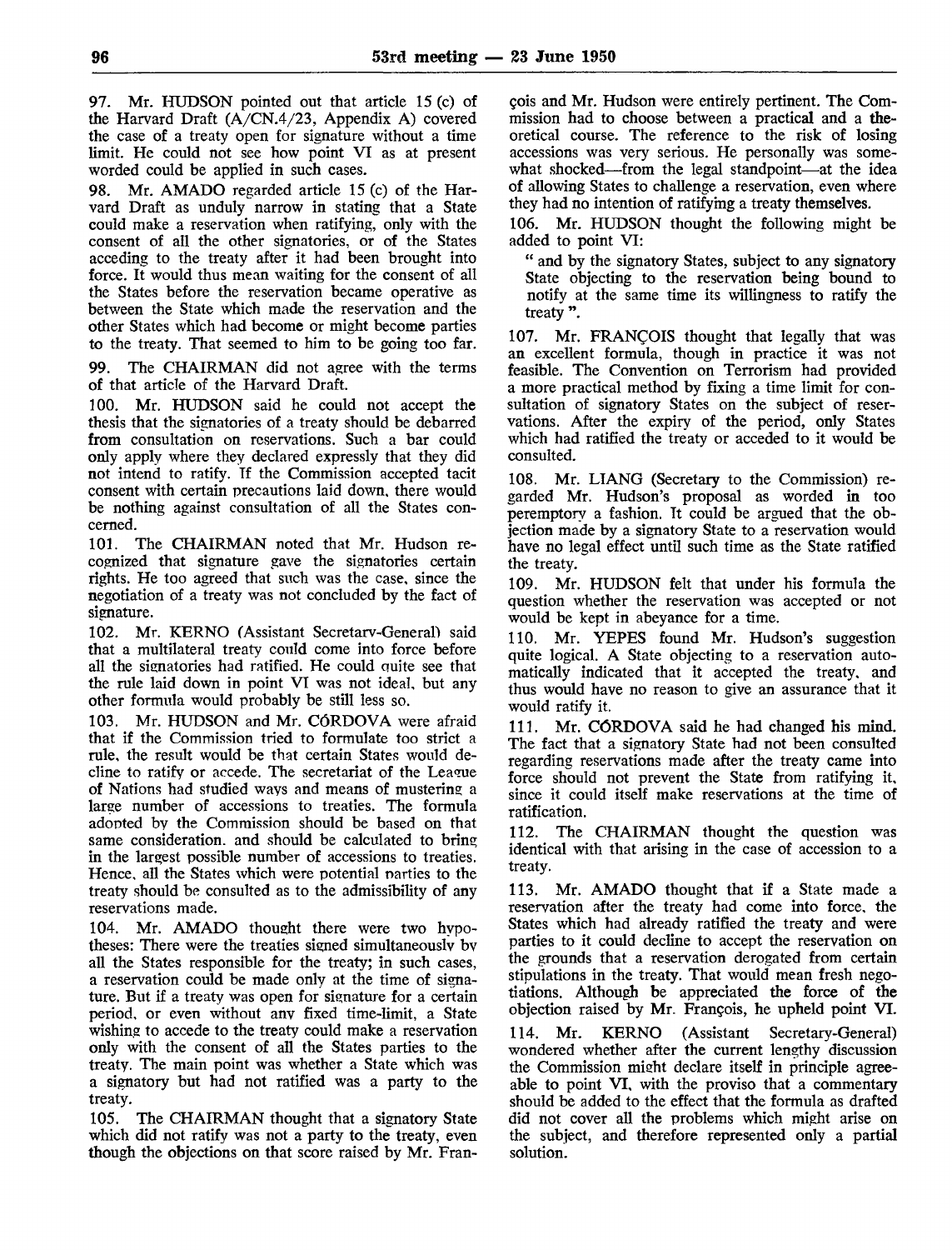115. Mr. HUDSON pointed out that the Geneva Conventions of 12 August 1949, which had been signed by more than sixty States, laid down that they would come into force six months after at least two instruments of ratification had been deposited. What would be the position if, after ratification by two States, a third submitted its ratification with a reservation, declaring that its reservation was accepted by the two States which had already ratified? Would all the other signatory States have no say in such a case ?

116. The CHAIRMAN thought Mr. Hudson's point was quite convincing, and asked whether the conventions in question admitted of reservations.

117. Mr. FRANÇOIS remarked that, among others, the Soviet Union had made a reservation at the time of signature of one of the Conventions. Mr. HUDSON said that, in such circumstances, the existence of the convention might be endangered by the caprice of a mere three countries. He recalled that certain conventions concluded by the Organization of American States came into force the moment two instruments of ratification had been deposited.

118. The CHAIRMAN said that many conventions adopted by the International Labour Conference came into force as soon as two States had ratified them. Mr. Hudson's remark was most pertinent. It could not be admitted that reservations came into force simply by the wishes of two or three States.

119. Mr. AMADO thought reservations should be made at the time of signature. The example quoted by Mr. Hudson illustrated the danger of allowing States to make them subsequently. That was also the view of Anzilotti, who went so far as to argue that reservations should be made prior to signature. Personally, however, he did not wish to turn down the idea that reservations could be made at the time of ratification.

120. The CHAIRMAN thought the Commission should make up its mind that reservations could not be admitted at the time of ratification.

121. Mr. CÓRDOVA said that when a treaty specified that it must be ratified before it could come into force, ratification was part of the negotiations. Hence, reservations could be made on ratification.

122. The CHAIRMAN did not agree. States could be expected at the time of drawing up a treaty to reflect on what they were doing, and not to destroy what their negotiators had built up.

123. Mr. HSU was opposed to the practice of reservations, which he thought was pernicious. It was true, however, that if States were allowed some latitude, they would be more inclined to ratify.

124. Mr. HUDSON suggested that it be left to the Rapporteur to note the opinions expressed by the Commission. The discussion on that ticklish subject had been a long one, and he thought it would be well to pass on.

125. Mr. el-KHOURY said that at the time when he was President of the Syrian Parliament, there had been a long discussion about the ratification of a treaty. As

parliament could not reach a decision, he had announced the following ruling:

" Parliament must accept or reject the treaty in its entirety. But if it wishes to make a reservation, the treaty will be referred back to the Executive, which will be called upon to open new negotiations at which a decision will have to be taken by the negotiators on the points which gave rise to difficulties. Only when an understanding has been reached in the negotiations may the treaty be brought again before Parliament for its decision.

That proposal was accepted by the Syrian Parliament. Such a procedure was possible in the case of bilateral treaties, but could not, he thought, be applied in the case of multilateral treaties, since it was not feasible to reopen negotiations in such cases.

126. Mr. LIANG (Secretary to the Commission) said that reading the section of the report concerned, he had been struck by the words " to propose a reservation ". He thought that such a reservation should be made, and in fact accepted, before it could be regarded as valid.

127. Mr. BRIERLY agreed that he should have said " make a reservation", and he would alter the passages in the report accordingly.

## *Point VII*

128. The CHAIRMAN asked the Commission to pass on to the examination of Point VII.

129. Mr. HUDSON observed that Czechoslovakia and the Soviet Union had made reservations at the time of signing the convention on genocide. He thought that any signatory State could still raise objections to those reservations, since the convention had not yet come into force. Suppose the United States ratified the convention while those reservations were still pending. He did not think that by ratifying, the United States expressed consent to the reservations. Another example: suppose a non-signatory State acceded to the Convention on Genocide. The State would not figure in the list of States invited to accede to it; but its application for accession might be accepted. In such circumstances, was it not the duty of the State in question to verify whether reservations had been made previously, and what such reservations were ? In view of all such cases that might arise, the formula " of which that State... then has notice " in Point VII was too laconic, and some more explicit phraseology should be sought.

130. Mr. KERNO (Assistant Secretary-General) suggested that the Commission re-read paragraph 101 of Mr. Brierly's report (A/CN.4/23).

131. Mr. BRIERLY thought that the difficulty which might arise in the cases mentioned by Mr. Hudson could not be solved without sober reflection.

132. Mr. HUDSON considered that it would be sufficient to draw the Rapporteur's attention to those various points and to ask him to give an account of the opinions of the various members of the Commission, drawing whatever conclusions appeared to him to be